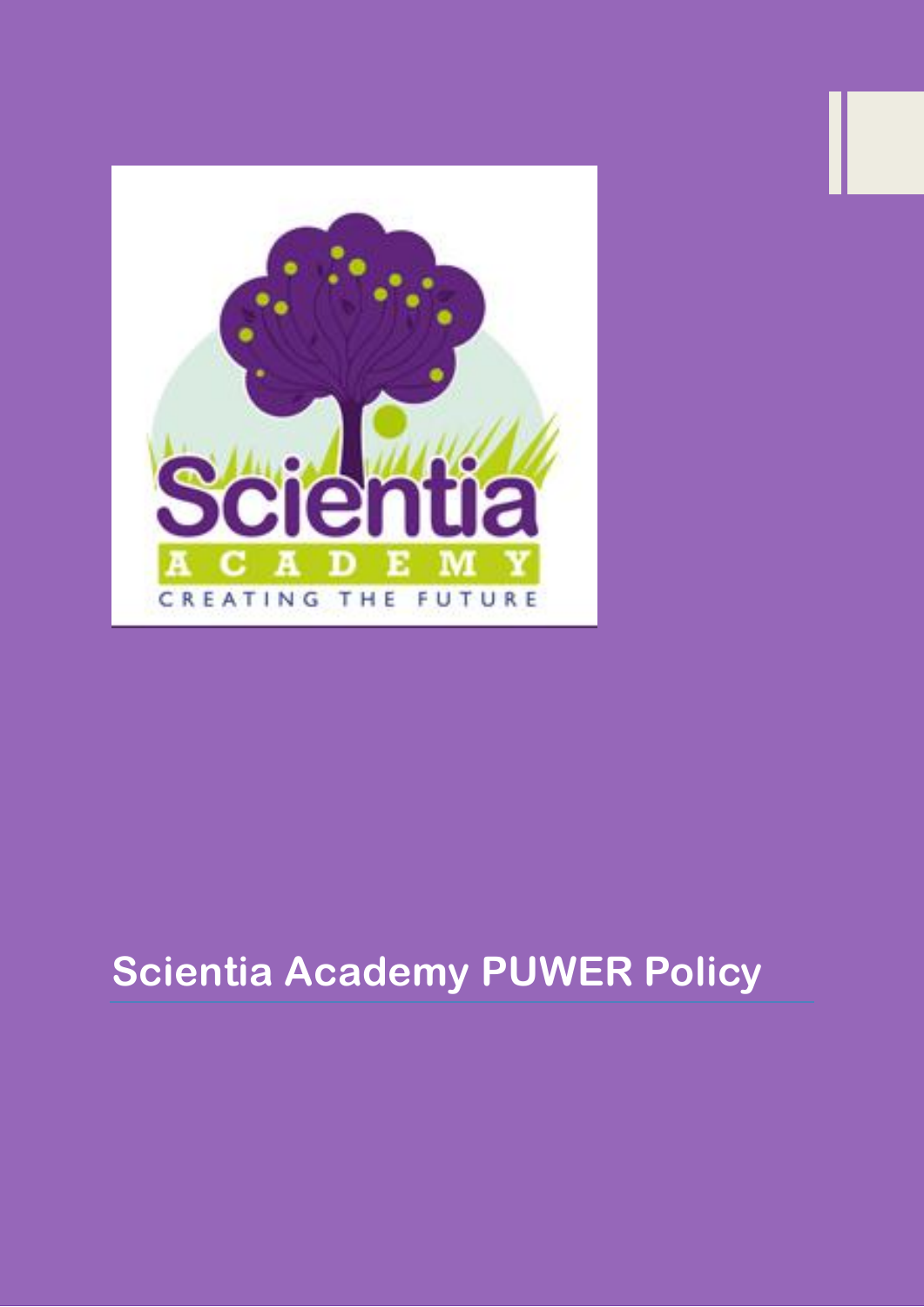

# **Scientia Academy PUWER Policy**

## **GENERAL STATEMENT:**

**PUWER** is the **P**rovision and **U**se of **W**ork **E**quipment **R**egulations 1998

In general terms, the Regulations require that equipment provided for use at work is:

- Suitable for the intended use.
- Safe for use, maintained in a safe condition and, in certain circumstances, inspected to ensure this remains the case.
- Used only by people who have received adequate information, instruction and training.
- Accompanied by suitable safety measures, e.g. protective devices, markings, and warnings.

**PUWER** requires users of work equipment to carry out regular risk assessments which are documented and kept on file. Most importantly, those risk assessments must address each of the Regulations under PUWER.

The regulations require that all provided work equipment is suitable for its intended task and can be used without putting persons at risk.

| Signed         |  |  |
|----------------|--|--|
| (Head teacher) |  |  |
|                |  |  |

Date

Signed

**(Chairperson of the Governing Body)**

*Reviewed and updated with all staff annually and New Dimensions quarterly.*

# **WHAT IS COVERED BY PUWER:**

As the Academy is an employer and provides equipment for use at work, and you have control of the use of equipment, then the Regulations will generally apply to the Academy and its staff.

The Regulations cover places where the H&SW Act applies - these include factories, offshore installations, offices, shops, hospitals, hotels, places of entertainment etc. PUWER also applies in common parts of shared buildings and temporary places of work such as construction sites. This also covers those persons on site that the Academy subcontract work too, and may also supply the equipment to be used. Checks should be made on the equipment to be used by contactors who are on site to undertake any work. This will be the responsibility of  $\epsilon$ insert name & job title>

#### **RESPONSIBILITIES:**

**Governors –** The Academy Governing Body has a duty of care for all staff, contractors and visitors.

**The Head Teacher** is responsible for the effective implementation of, monitoring and evaluation of the '**PUWER Policy'** through: Risk Assessment, Accident and absences statistics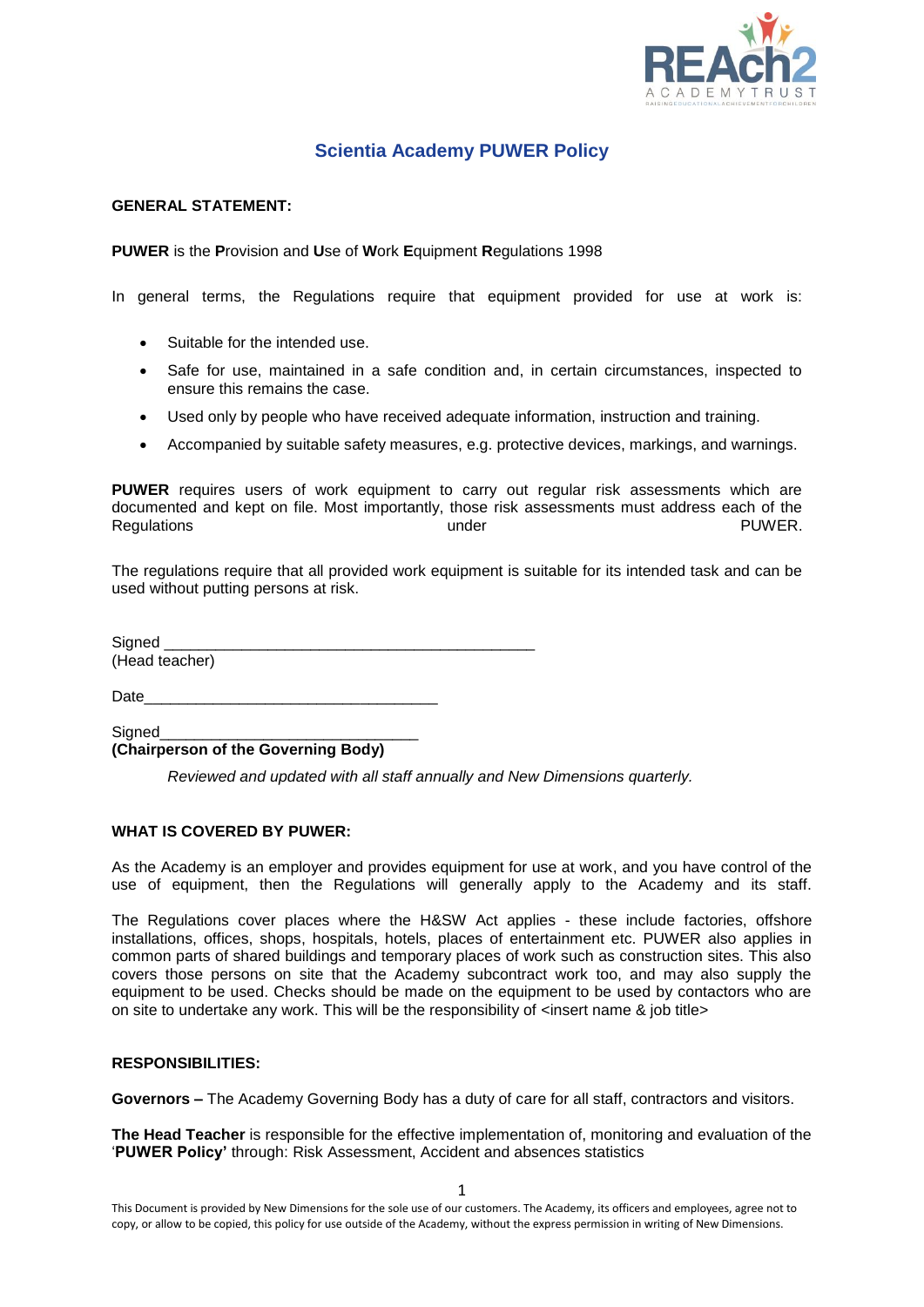

**The Head Teacher** is responsible for delegating responsibility to a member of staff for implementing '**PUWER Policy'**, <insert name & job title>.

<insert name & job title> is responsible for equipment and will ensure:

**PUWER** and related legislation are fully implemented.

 $\epsilon$  insert name & job title is to attend annual training, update policy as necessary and inform the Academy as a whole, of any changes.

#### **Training:**

Annually provide refresher training in the competent use, of equipment, for all staff. Any new members of staff are to be trained in the correct and competent use of the equipment. Records of this training and the content of training will be kept for a minimum of 7 years. Records will include lesson notes for both induction and annual refresher training.

#### **RISK ASSESSMENTS:**

**PUWER** tasks identified are risk assessed by <insert name & job title>. Risk assessments to be reviewed annually, quarterly with the Competent H&S advisor or when circumstances change.

1. **Equipment:** Appropriate resources are provided for use and handling. Responsibility for maintaining an inventory of all equipment to include maintenance and inspection records, is <insert name & job title>.

When making safety upgrades to equipment, it is important that they are done right. Whether your upgrades are completed by the Original Equipment Manufacturer, a third party sub-contractor or by  $\leq$ insert name & job title $>$  can inspect your equipment and confirm compliance with the Regulations.

It makes sense to involve the Competent H&S Advisor before upgrades are started as they can advise on the scope and design of those upgrades before money is spent on your equipment. Remember that even if you employ an outside resource to complete the safety improvements, you are legally responsible for inspection before putting that machine back into service.

- 2. **Comprehensive equipment assessments:** against the requirements of the Provision of Use and Work Equipment Regulations (PUWER) as well as training seminars on site or at a venue of your choice.
- 3. **PUWER risk assessments**: will give assistance on all matters of equipment safety, your onsite inspections should provide you with a detailed report and ongoing support, for risk assessing.

Risk Assessments - Satisfying the requirements of the Provision and Use of Work Equipment Regulations, and will be carried out in accordance with the regulations

4. **Assessment of electrical systems**: and safety related control circuitry in accordance with EN13849, EN954-1 or EN62061 as required.

• A Report on compliance of your equipment in respect to each of the sections of the Provision and Use of Work Equipment Regulations. • Where non-conformances are identified, we will give detailed help with solutions which reference the Harmonised or other EN Standards.

## **PUWER TRAINING:**